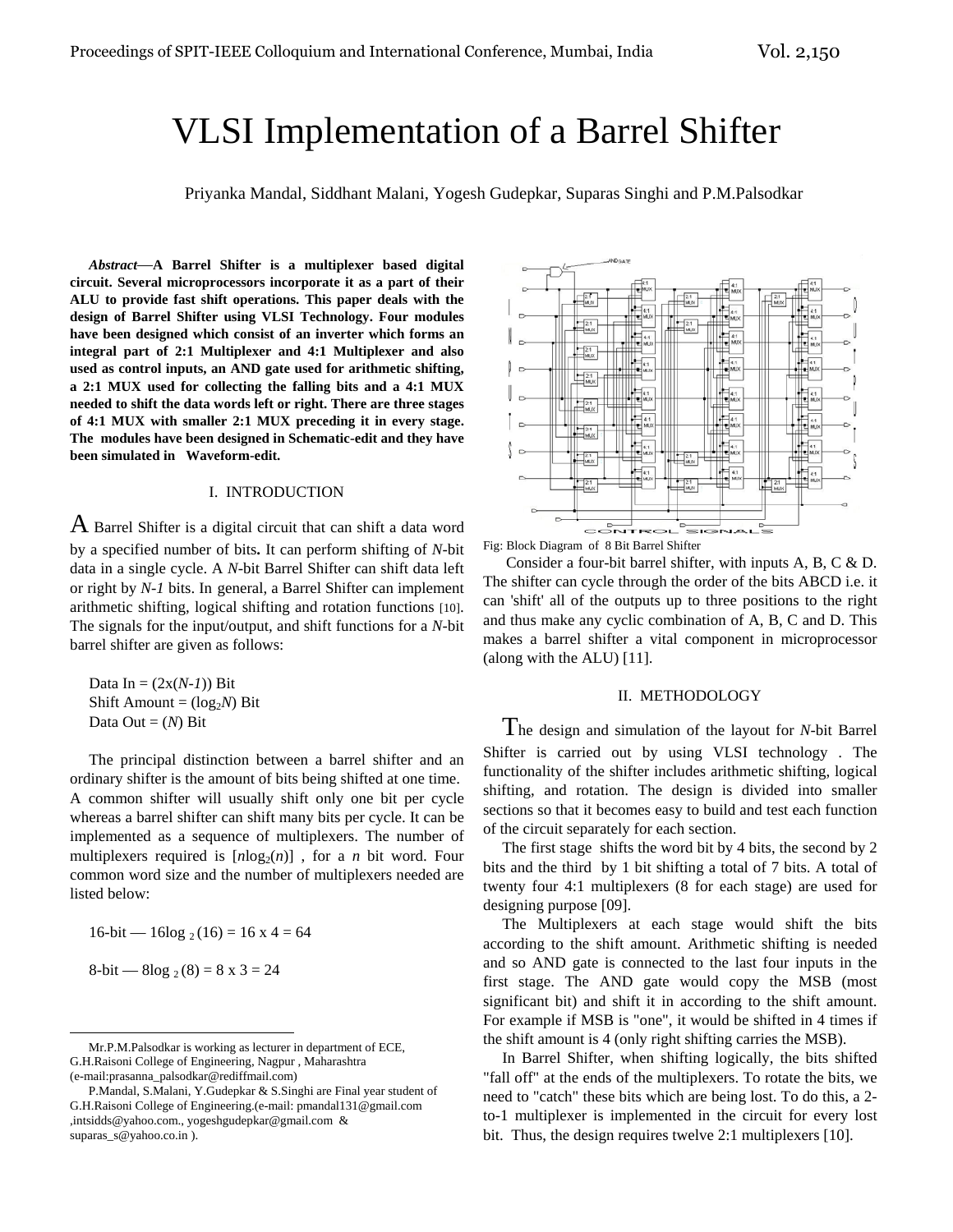III. DESIGN APPROACH

# *1) CMOS Inverter*



Fig III.1.a: Schematic of CMOS Inverter



Fig III.1.b: Layout of CMOS Inverter

The inverter is implemented using P-MOS & N-MOS in series where IN corresponds to Input Bit and OUT corresponds to Output bit [1], [3].

## *2) CMOS AND Gate*



Fig III.2.a: Schematic of CMOS AND Gate



Fig III.2.b: Layout of CMOS AND Gate

The AND gate is implemented using two N-MOS structure in series, two P-MOS structure in parallel and one Inverter [1]. We have implemented AND gate by inverting the output of NAND gate. The Inputs are given to the gates of both N-MOS and P-MOS & output of NAND gate is fed as input to the inverter. VDD and Ground are connected to Source and Drain of MOS structures respectively [3].

 *3) CMOS 2:1 Multiplexer* 



Fig III.3.a: Schematic of 2:1 Multiplexer



Fig III.3.b: Layout of 2:1 Multiplexer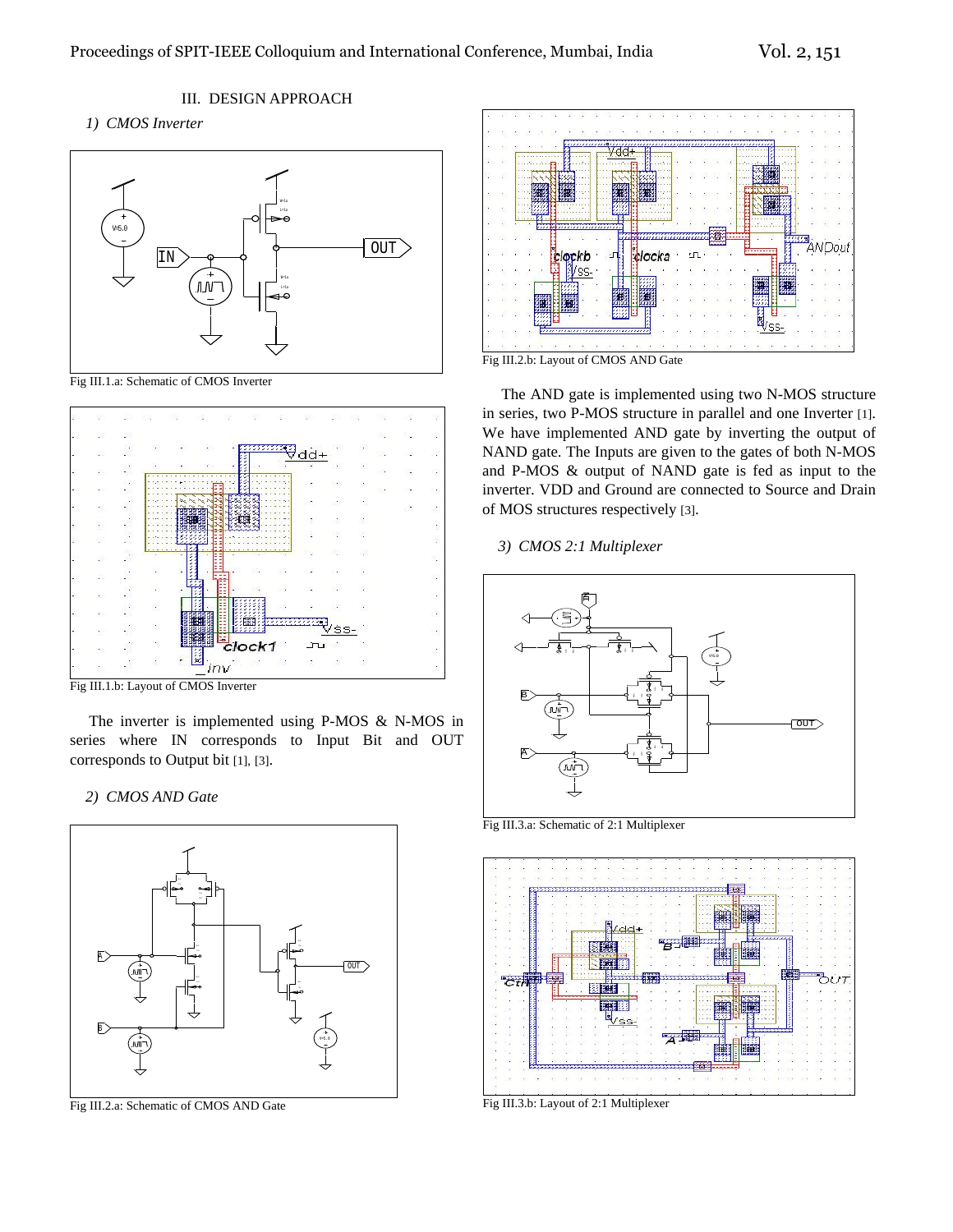In digital circuit design, the selector wires are of digital value. In the case of a 2:1 multiplexer, a logic value of 0 would connect B to the output while a logic value of 1 would connect A to the output. In larger multiplexers, the number of selector pins is equal to *n* where *n* is the number of inputs.

A 2:1 multiplexer obeys the following a Boolean expression:

## $Z = (AS + BS')$

Where A and B are the two inputs, S is the selector input, and Z is the output [ 13].

The implementation of 2:1 MUX uses 2 Transmission Gates. A & B are the input bits, IN corresponds to the control signal. The output is obtained depending upon the control signal.

 *4) CMOS 4:1 Multiplexer* 



Fig III.4.a: Schematic of 4:1 Multiplexer



Fig III.4.b: Layout of 4:1 Multiplexer

4:1 MUX is implemented using three 2:1 MUX. A,B,C,and D are the input bits and S1 & S2 are the control signal. Now depending upon both of these the output is obtained [12].

The Boolean expression obeyed by the 4:1 Mux is as follows:

 $Z = AS1'S2' + BS1'S2 + CS1S2' + DS1S2$ 

When S1 and S2 are both zero then input A will be selected. Similarly B will be selected when S1 is zero and S2 is one & so on.

## IV. SIMULATION RESULT

 *1) CMOS Inverter* 



Fig IV.1.a: Schematic Result for CMOS Inverter

In the simulation we can see that when input is High output obtained is Low. Hence Output of Inverter is verified.



Fig IV.1.b: Layout Result for CMOS Inverter

 *2) CMOS AND Gate* 



Fig IV.2.a: Schematic Result for CMOS AND Gate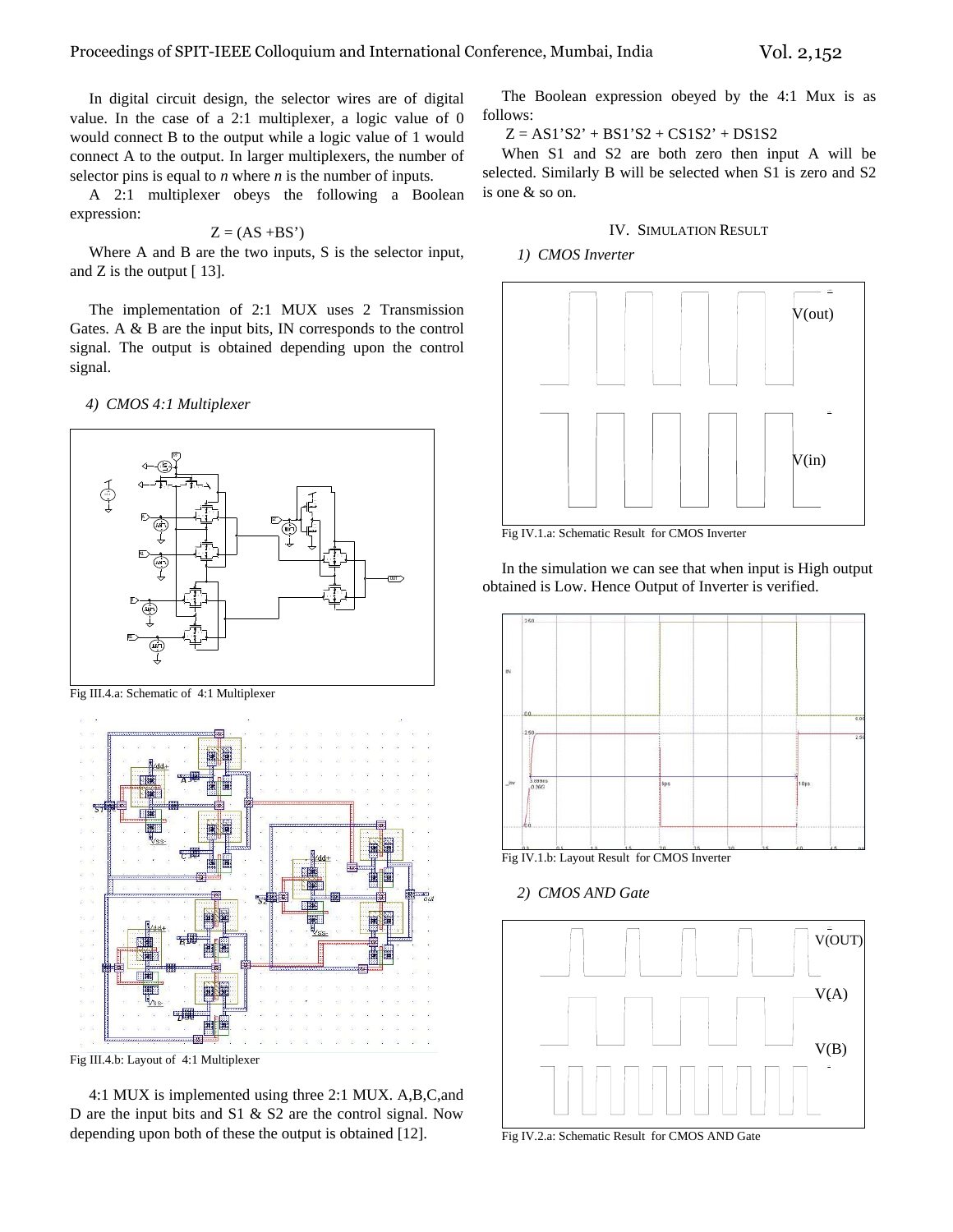



Here, we see that the output of the AND gate is High whenever the inputs A  $\&$  B are High. The output is Low when either of the inputs is Low. Again the AND gate works as expected [8].

## *3) CMOS 2:1 Multiplexer*







|                                                                                |  | Ħ | Out |  |  |  |
|--------------------------------------------------------------------------------|--|---|-----|--|--|--|
|                                                                                |  |   |     |  |  |  |
|                                                                                |  |   |     |  |  |  |
|                                                                                |  |   |     |  |  |  |
|                                                                                |  |   |     |  |  |  |
| $E^* = WI(2)$ as $T = H$ , $T = H$ , $f = 0$ , $GMOR(2)$ , $T = M$ , $H$ , $H$ |  |   |     |  |  |  |

Fig IV.3.c: Truth Table for CMOS 2:1 Multiplexer

In this simulation we see that with different control signal value [V(S)], we obtain different output. Explicitly, when  $V(S) = 1$ ,  $V(A)$  is selected and when  $V(S) = 0$ ,  $V(B)$  is selected [6].

#### *4) CMOS 4:1 Multiplexer*





Fig IV.4.b: Layout Result for CMOS 4:1 Multiplexer